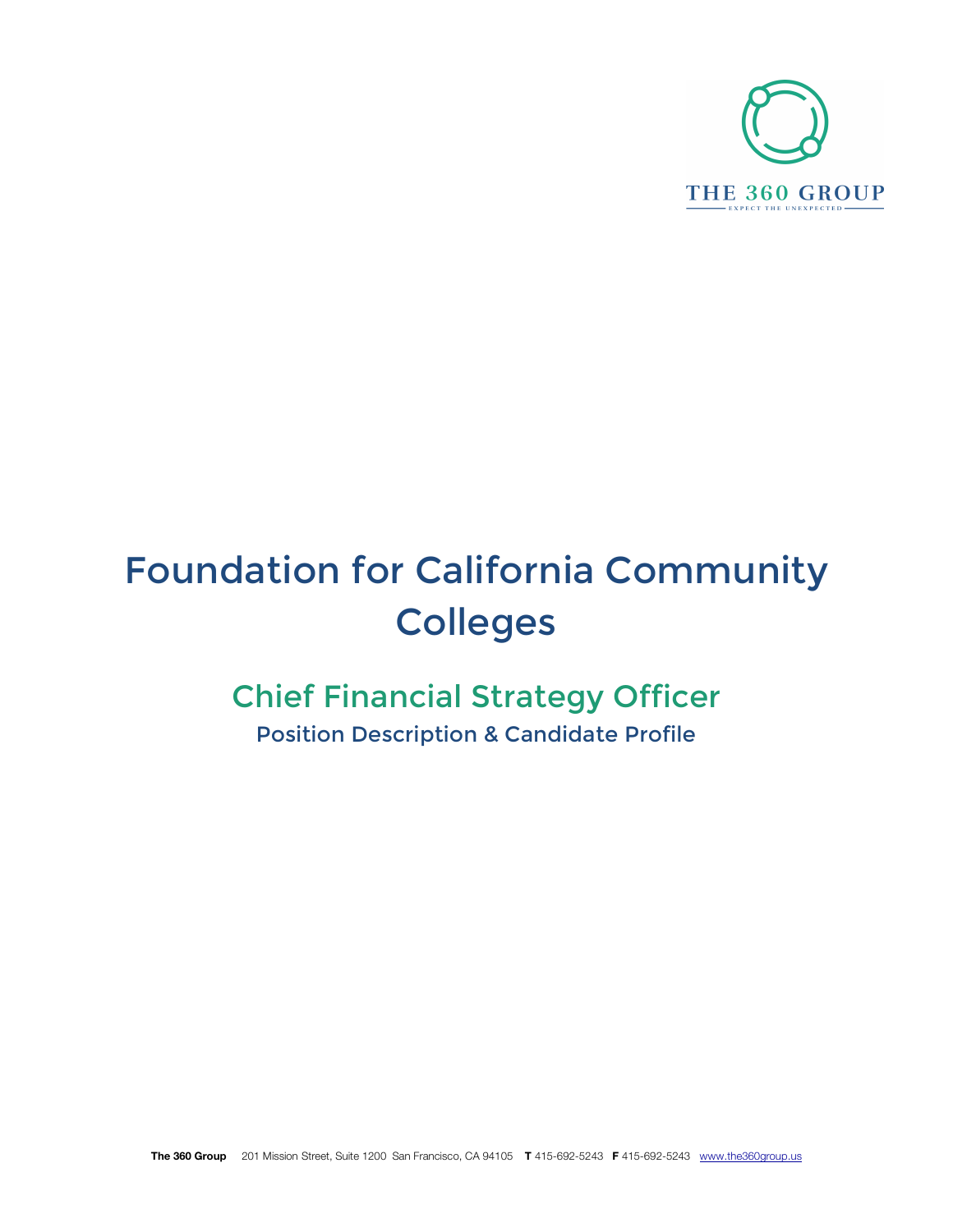## Chief Financial Strategy Officer

### **Location**

California (remote, within the state)

#### **Reports To**

President and CEO

#### **Our Client**

The Foundation for California Community Colleges ("FoundationCCC") is the official nonprofit supporting the Board of Governors, the Chancellor's Office, and, ultimately, the California Community College (CCC) system — the largest system of higher education in the nation. FoundationCCC believes in the unique power of community colleges, and the people and communities they reach and serve, to be the building blocks of a better future, capable of achieving the possibilities of a more just, equitable, and thriving world. FoundationCCC sees its role as a connector, accelerator, problem-solver, and trusted partner, serving as a hub for innovation and as an intermediary for transformative change at scale.

FoundationCCC's initiatives, projects, programs, and services pilot new approaches and bring to scale sustainable and impactful methods for supporting students, community colleges, and the communities they serve. With recent rapid growth, FoundationCCC's staff includes more than 500 full-time employees with expertise in student success, workforce development, equity, and community impact, as well as communications, technology development, resource development, endowment management, scholarships and grantmaking, fiscal sponsorship, and collaborative purchasing — all working together with the community colleges to support forward-thinking innovations in education.

FoundationCCC has delivered hundreds of millions in grants, support, and cost savings to colleges, and 85 cents of every dollar that comes into FoundationCCC directly supports programs and services that benefit the colleges and their students. In the last year alone, FoundationCCC has:

- Served nearly 650,000 community college students with technology support to ensure ongoing learning during the pandemic;
- Developed \$135 million in new resources through public partnerships and other funders, including private philanthropy and corporations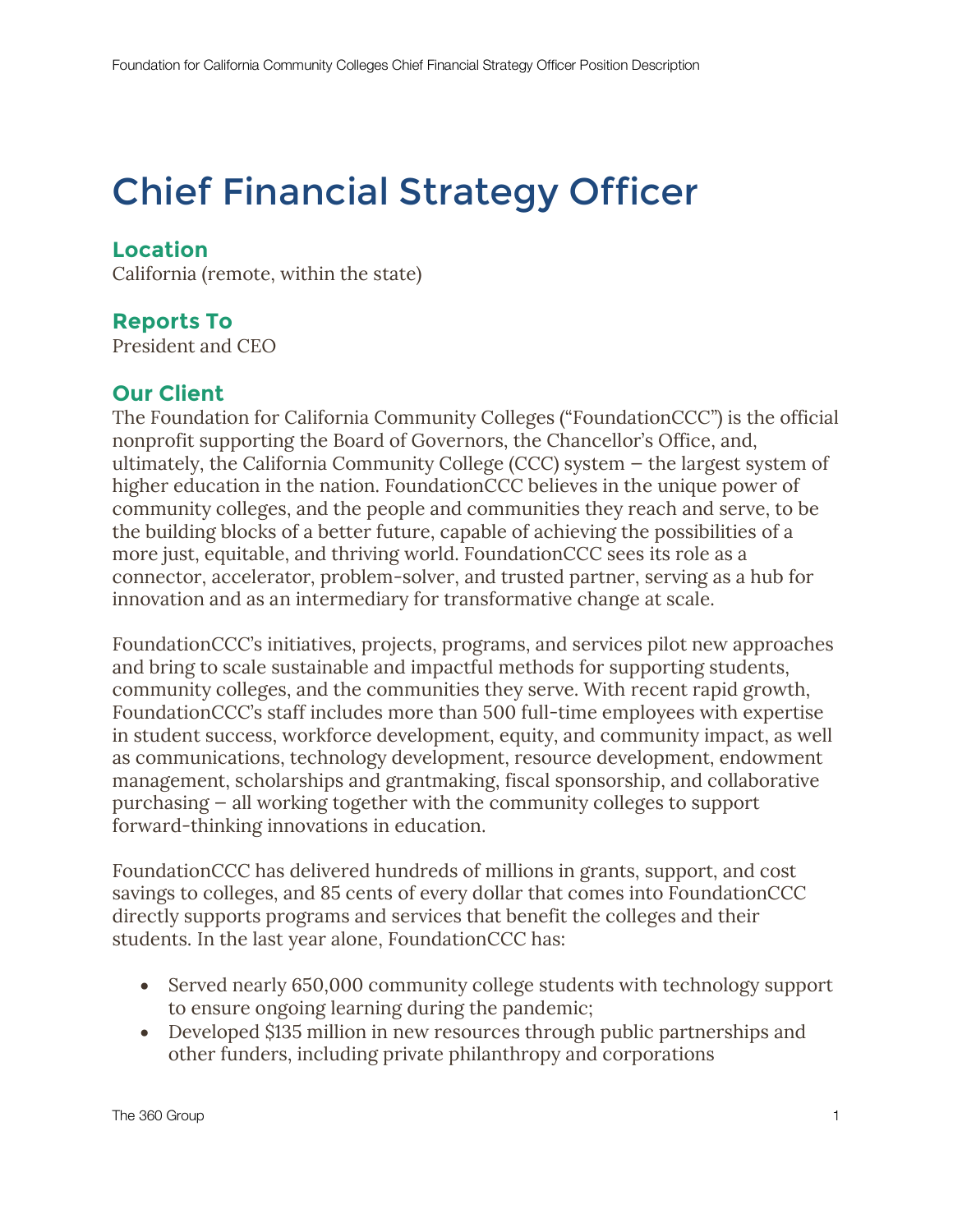- Delivered \$78 million through direct programs and support for California's community colleges
- Spearheaded an Innovation Fund to support strategic investments in education

FoundationCCC is on a mission to double its impact by 2028. Guided by its *Double Impact Strategic Plan* and in alignment with the community college system's ambitious *Vision for Success*, FoundationCCC's projects and services aim to be at the forefront of innovation and excellence in higher education across five areas of impact: student success, workforce development, equity, community impact, and system support. The organization is focused on advancing economic and social equity, developing a broad network of strong partnerships, implementing and scaling its work with excellence, serving as an innovation hub in the education ecosystem, and being a model for nonprofit sustainability, empowering the organization to maintain its focus on mission and to take on large scale work with lasting impact.

FoundationCCC is proud of the pivotal role it plays in forging new partnerships and accelerating bold approaches to advance the California Community Colleges and the communities they serve.

Learn more about the Foundation for California Community Colleges: FoundationCCC website: https://foundationccc.org Double Impact Strategic Plan: https://foundationccc.org/Portals/0/Documents/AboutUs/foundationccc-doubleimpact-plan-web.pdf 2021 Innovation and Impact Report: https://impactreport.foundationccc.org

## **Position Responsibilities**

Reporting to the President and CEO, the Chief Financial Strategy Officer (CFSO) is a senior executive-level business partner who delivers transformative leadership, drives financial performance, creates sustainable value, and leads with a bias for impact, action, and growth. The Chief Financial Strategy Officer provides executive level strategic leadership over accounting, finance, investment, and payment processing service operations, and is responsible for providing strategic financial guidance by working with the executive management team to establish both immediate-term and long-range goals, strategies, plans, and policies.

This position provides strategic oversight over the financial activities of FoundationCCC and programs/projects for which FoundationCCC provides backoffice fiscal services, including financial reporting and long-range business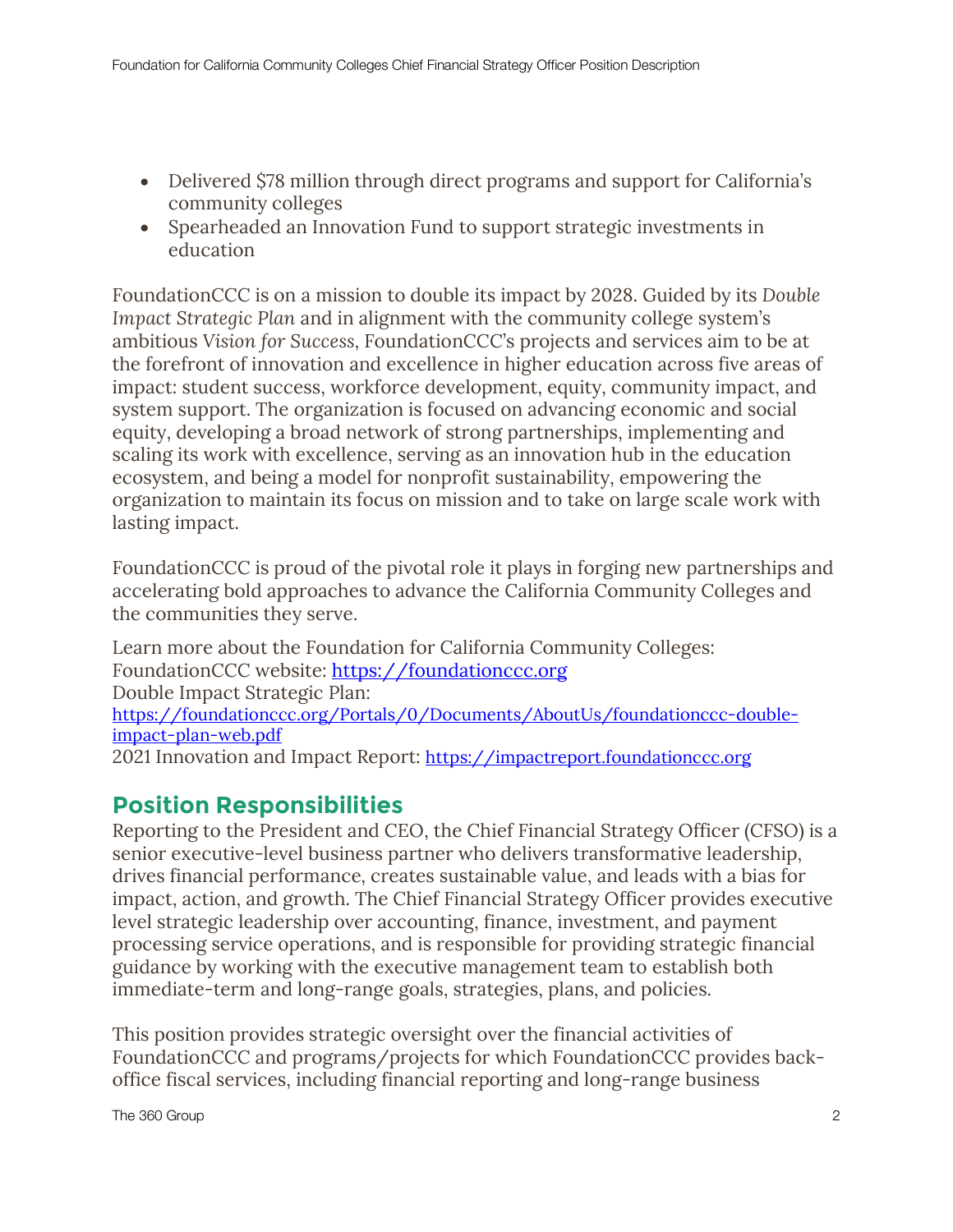planning, forecasting, budgeting, and compliance with Generally Accepted Accounting Principles (GAAP). The Chief Financial Strategy Officer plays a key role in business development activities and organizational strategic planning processes, including annual plan development and reporting, and possesses exceptional analytical, planning, and communication skills. This position serves on FoundationCCC's Executive Management Team and acts as a key executive liaison to the California Community Colleges Chancellor's Office (CCCCO) and other external partners. This position requires tact, judgement, professionalism, humility, self-awareness and diplomacy as well as the ability to balance the financial needs of the organization, its strategic and impact goals, the needs of employees, and legal considerations, in a fast-paced, rapid growth environment.

More specifically, the Chief Financial Strategy Officer will be responsible for:

#### *Financial Strategy and Leadership*

- As a member of Foundation CCC's Executive Team, working collaboratively with all departments of the organization and playing a key role in the development and execution of annual and long-term organizational business development, growth strategies, and strategic planning processes, including scenario planning, forecasting, annual planning, budget development, and financial reporting
- Monitoring the financial condition and discipline of FoundationCCC, providing strategic financial guidance to the Executive Management Team and the Board of Directors
- Collaborating with executive leadership to align risk management strategies with business development and growth goals
- Serving as an exceptionally articulate and concise analyzer, storyteller, and explainer of complicated financial and non-financial data including trends, short and long-range forecasts, financial reports, processes, and techniques

#### *Business Development and Strategic Growth*

- Providing leadership on, and assistance with, the preparation of budgets for new business and philanthropic giving opportunities including grant and contract proposals, donor gift agreements, and related documents ensuring financial prudence and long-range sustainability
- Enhancing financial outcomes of existing and new programs, ensuring that they align with the financial goals and objectives while also achieving expected impact outcomes
- Promoting FoundationCCC's investment and endowment management services to major donors, local community college foundations, and other strategic partner organizations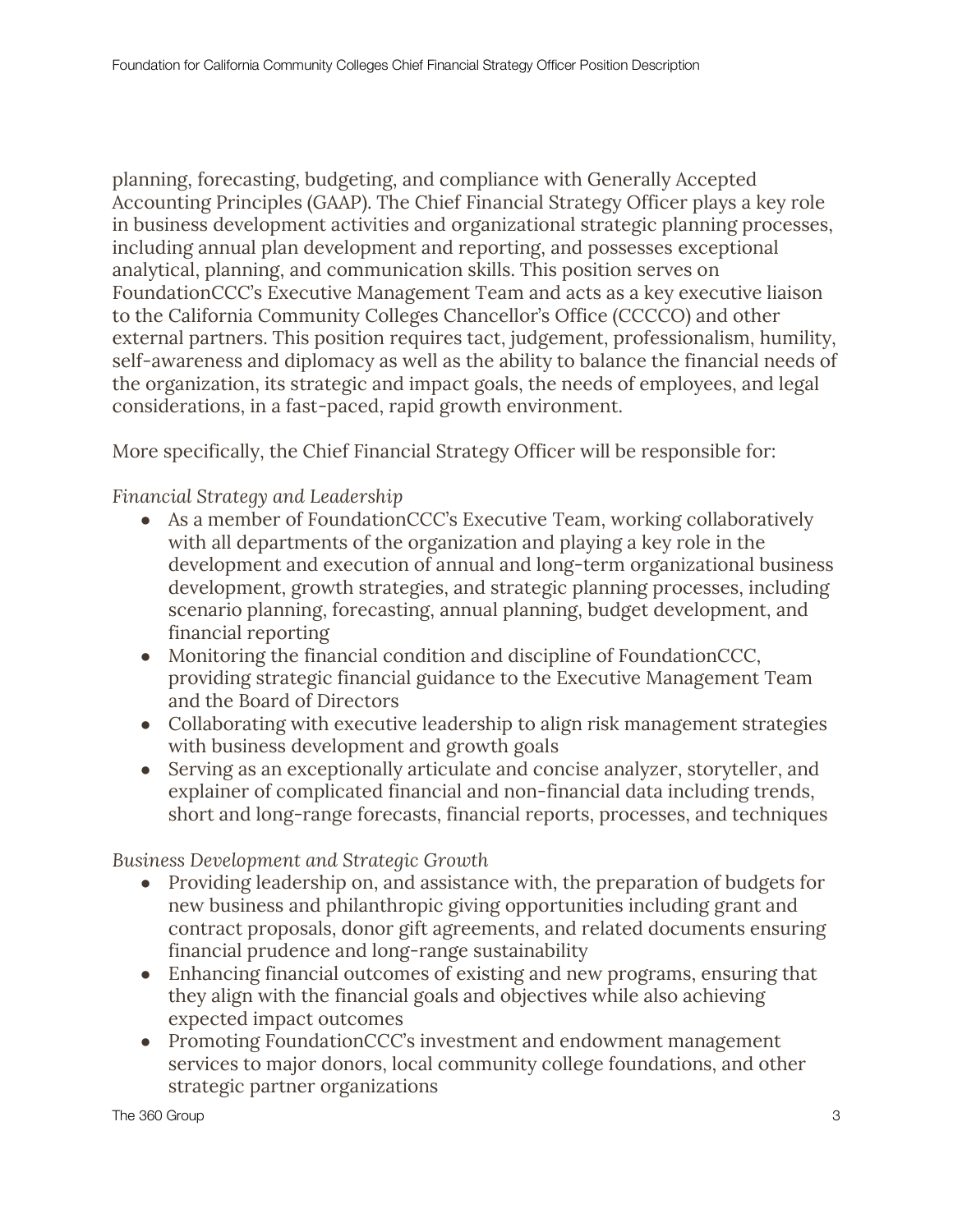*Financial and Operations Leadership*

- Providing strategic leadership, mentorship, and integrated team building for the accounting and finance leadership team who lead financial, accounting, technology and operations functions
- Guiding an inclusive annual budgeting process that translates growth strategies into actionable and quantitative plans that display financial prudence and produce impactful outcomes
- Preparing and reporting FoundationCCC's overall and departmental budgets and dashboard impact reports, regularly monitoring ongoing reporting
- Monitoring the technology infrastructure that supports the finance and operations functions
- Overseeing FoundationCCC's internal control structure, accounting and financial reporting processes, and overall financial performance
- Working with the Investment Advisory Committee and external investment advisor to monitor investments; maintaining FoundationCCC's Investment Policy Statement; presenting investment performance information to leadership on a quarterly basis
- Providing strategic oversight over investment fund distributions and related grant compliance for FoundationCCC's various endowment and advancement funds

*Commitment to a Culture of Shared Leadership*

- Cultivating and upholding a culture of shared leadership and organizational core values
- Acting as a role model and mentor to leadership and staff
- Providing tools and resources, and conducting training sessions and workshops related to accounting, finance, budgeting, and strategic planning matters, to assist program leadership in achieving program and organizational goals
- Maintaining professional and technical knowledge by through professional development and membership in relevant professional associations
- Systematically cultivating long term, collaborative, strategic relationships with key organizations and individuals, including the Chancellor's Office, the Board of Governors, the Board of Directors, community college representatives, state and federal agencies, key vendors, key customers, and the like

#### *Team Leadership and Management*

● Training, development, work assignments, and performance evaluations of a large finance and operations team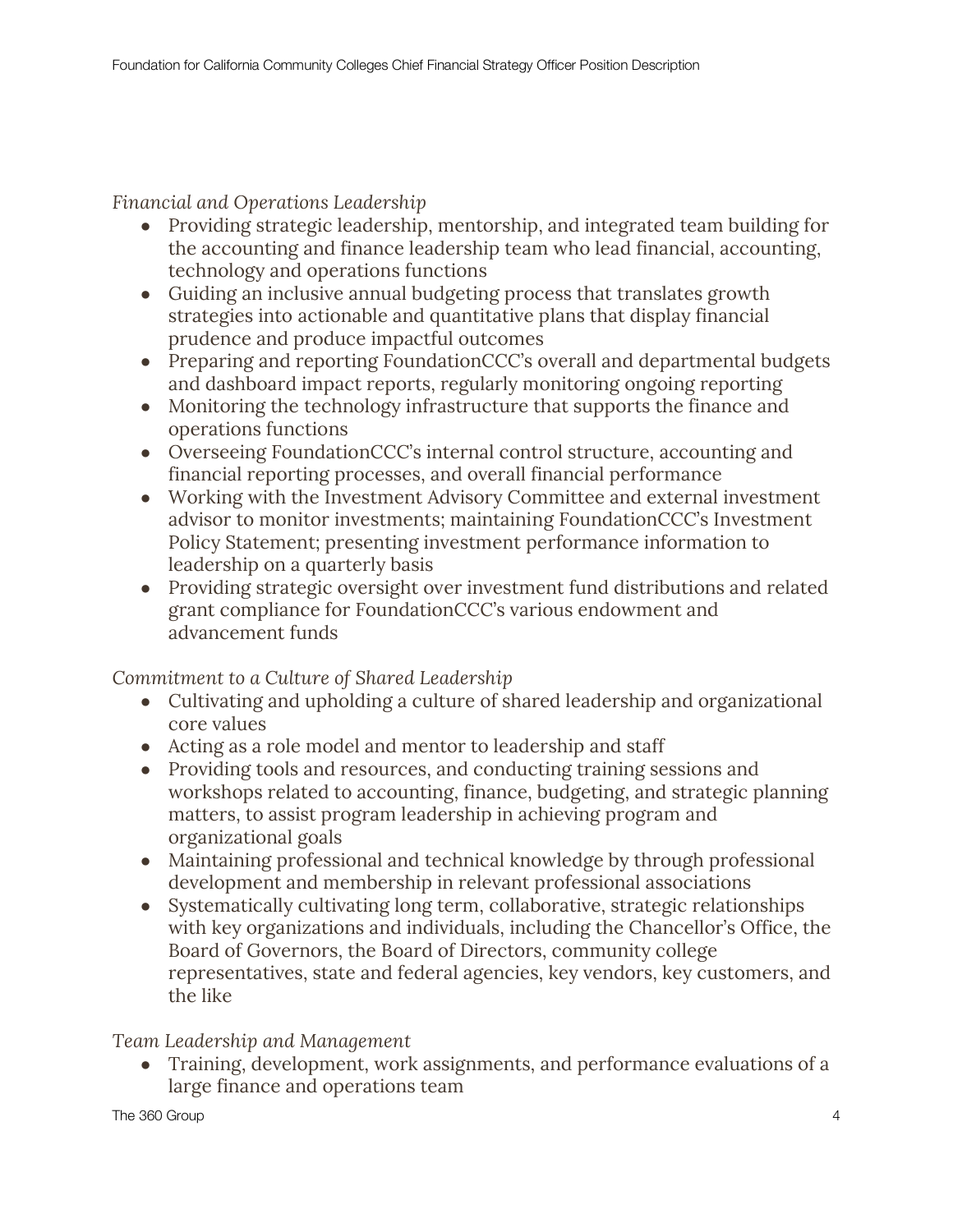• Providing overall direction and feedback to leadership as part of the executive team on an organizational level

## **Profile of the Successful Candidate**

FoundationCCC seeks an individual who has leadership experience building the financial function within a large company or organization. The successful candidate will possess business acumen, be results-oriented, and have demonstrated analytical and forecasting skills combined with good judgment. This person will be able to establish strong working relationships with colleagues, peers, subordinates, and staff outside a hierarchical structure. Key competencies include the ability to identify needed information, be forward thinking, flexible and growth-oriented, and be committed to FoundationCCC's mission and values. A collaborative working style and the ability to achieve goals using influence and negotiation skills will also be important.

More specifically, FoundationCCC seeks a professional who has:

- Minimum of twelve (12) or more years of relevant work experience with demonstrated success
- Strong knowledge of financial management and investment principles, techniques, and practices
- Experience with strategic planning principles and best practices
- Familiarity with the California Nonprofit Integrity Act, as well state and federal contract practices
- Knowledge of private grant and philanthropic fundraising processes and procedures
- Fluency in nonprofit fund accounting, in compliance with GAAP and other relevant regulations and mandates, which would include the ability to work effectively with outside auditors
- Exceptional verbal and written communication skills, including being approachable and proactive in addressing the needs of others
- Proven ability to manage by influence and ability to build and maintain credibility
- Effective organizational skills, to include supervision, development, workflow management and structure
- Strong ability to define problems, collect data, establish facts, draw valid conclusions, and present findings and recommendations in a concise and compelling manner
- Passion for FoundationCCC's mission